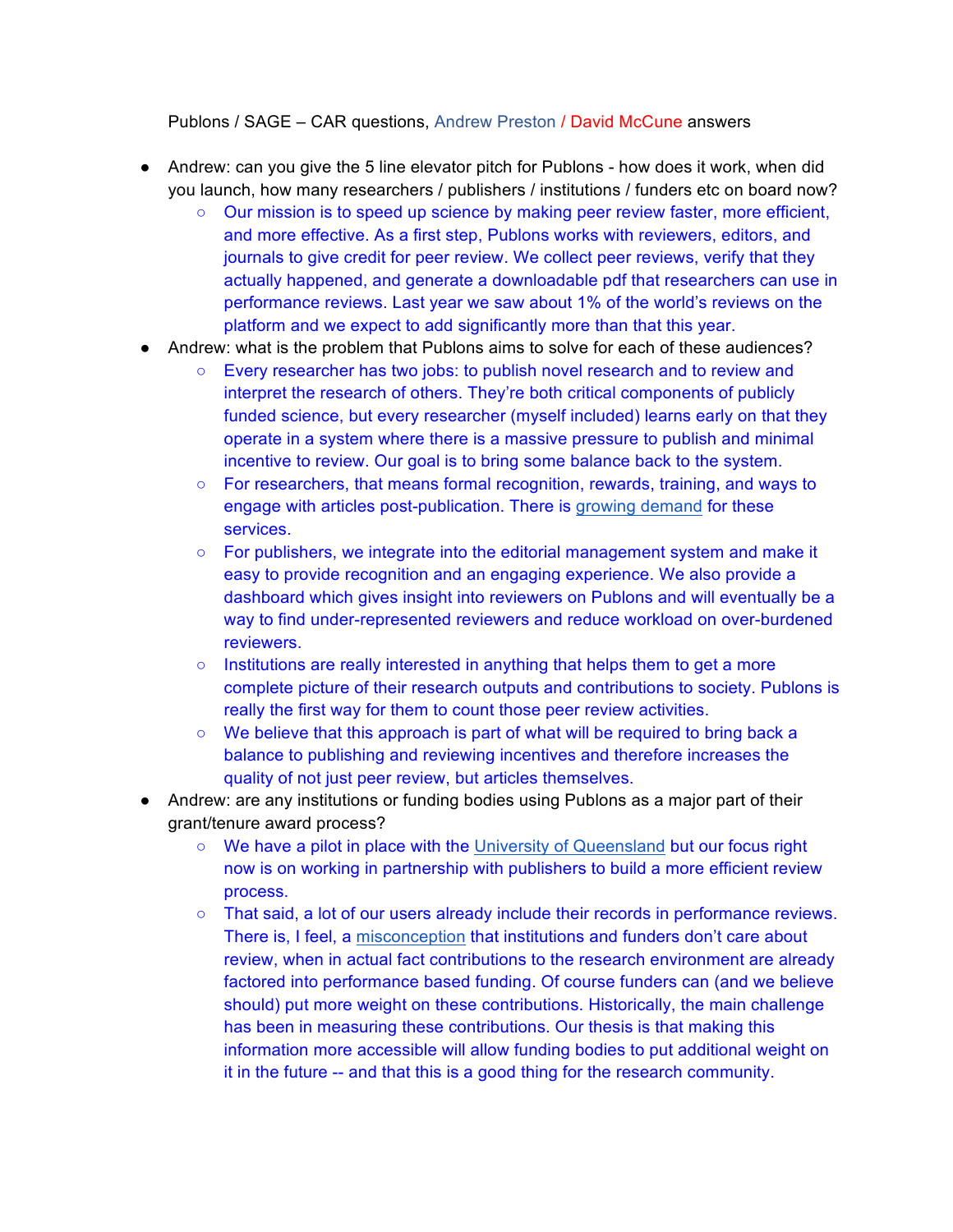- Andrew: to what extent do publishers already participate in Publons? i.e. what are the options for them to support / integrate with it?
	- We have hundreds of integrated journals on Publons from many different publishing partners. During the review process, reviewers are given the option to get recognition on Publons. If a reviewer opts in, we provide a publisher-branded recognition experience. We've seen speed up the review process and publishers are now using Publons as a basis for their reviewer services initiatives.
	- We also have a dashboard that gives editors and journal managers a great deal of insight into their reviewers and the review process. One of the key features is the ability to measure reviewer workload across the journals the review for and to identify reviewers who might be better placed to review more.
- Some publishers are concerned by the way Publons makes reviews available without the permission of the author or journal involved, given that publishers will often have contracted with authors not to publish such reviews.
	- Andrew: do you get this feedback directly from researchers themselves? How do you address it if so? (And how common is it?)
		- First of all, I should say that we've put a lot of effort into getting our permissions system right in a way that is good for \***research\***, and will continue to do so. Reviews are never published until the manuscript is made public and at that point we factor in reviewer, author, and journal preferences. As a result only about 6% of our reviews are published (22% are signed by the reviewer). Readers who want some background on our thinking should consult this post on our blog.
		- To give you an idea of the numbers, we give authors the ability to choose whether they want to allow reviews of their manuscripts published: about 49% default to an unpublished setting, but for specific articles only about 17% choose to block publication. This is consistent with our internal surveys where about 35% of authors say they would have "no problem" if reviews of their manuscripts were published and a further 40% say "it would depend on the review".
		- It's also worth noting that about 50% of reviewers say they choose not to publish their reviews out of concern that the author or editor would object. It seems to me that the system is closed mostly because we are all worried that other people want it to be closed.
		- On the flip side, we've had plenty of complaints from researchers who think we should be more open. It just goes to show how diverse (and strong) opinions are in our industry, which is a good thing. We'd have bigger problems if people didn't care about what we were doing.
	- Andrew: if publishers raise this concern with you, do you remove reviews? what's the process here, and how often is it invoked?
		- We don't remove reviews completely as then it would be impossible for reviewers to get credit. Instead we blind those reviews either at the journal or publisher level.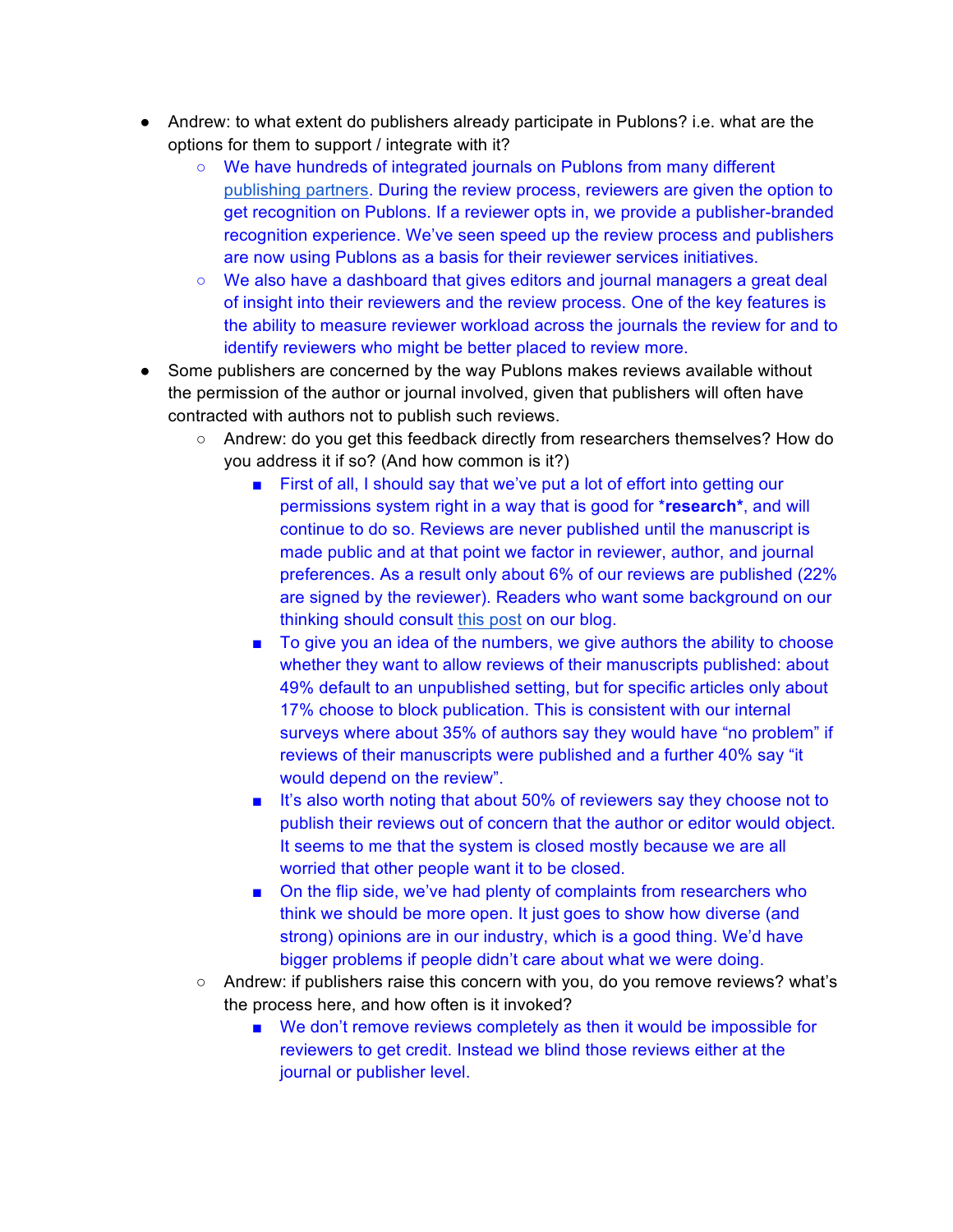- Publishers or journals are able to set a site-wide policy about whether reviews can be signed or published. Any journal can set a policy through their dashboard or by contacting us. There is no cost and you don't have to be a formal partner. We've added policies that cover thousands of journals so it's a pretty standard thing for us at this point. If you area publisher you can learn more at: https://publons.com/partner/
- David: Has SAGE had this concern? If not, why not? Or if you do have this concern, do you have a vision for how Publons could evolve to acknowledge / address it?
	- First of all, let me be clear that Sage will ALWAYS defer to the scholars who edit our journals, the researchers who publish in them, and the reviewers who evaluate submissions. If any of those stakeholders prefer to keep reviews confidential or anonymous, then Sage will agree. That being said, I'd like to make a few comments about peer review. I think increased transparency and less anonymity and confidentiality is good for scientific discourse and research. I understand the need for anonymity and/or confidentiality of reviews in some cases, e.g., the case where a junior scholar is reviewing the work of a senior scholar who might exercise influence over the junior scholar's job or funding prospects. However, I would like anonymity or confidentiality to be the exception, not the rule. I believe that the quality of reviews would go up if they were published. To be sure, public reviews would probably take longer to write than hidden ones. It is already hard to entice enough scholars to do the ever increasing number of reviews required to keep up with the ever growing stream of scholarly research. But this is precisely why Publons is necessary. If scholars get credit for the work they put into reviews, then they might be more incentivized to participate in the review process. My hope is for a world with ever more research, evaluated by ever more scholars, in an ever more open and transparent way. Anything that increases the amount and transparency of scientific discourse is a good thing. Publons does that. That is why I wanted to encourage and invest in Publons.
- Publishers are often wary of using each other's services, and I imagine the sensitivities here could be higher for something as critical as peer review - people are nervous of other publishers being able to look into their acceptance decisions or submission rates. Even a minority investment from one publisher could derail Publons' cross-publisher viability.
	- Andrew: Are these valid concerns? (does Publons require full access to journal submissions systems?)
		- First of all, I'll reiterate what we wrote in our blog about the SAGE announcement: Publons remains completely publisher-neutral and SAGE has no operational involvement. This is a minority deal and we did it because it is clear that David and SAGE buy into our vision. We would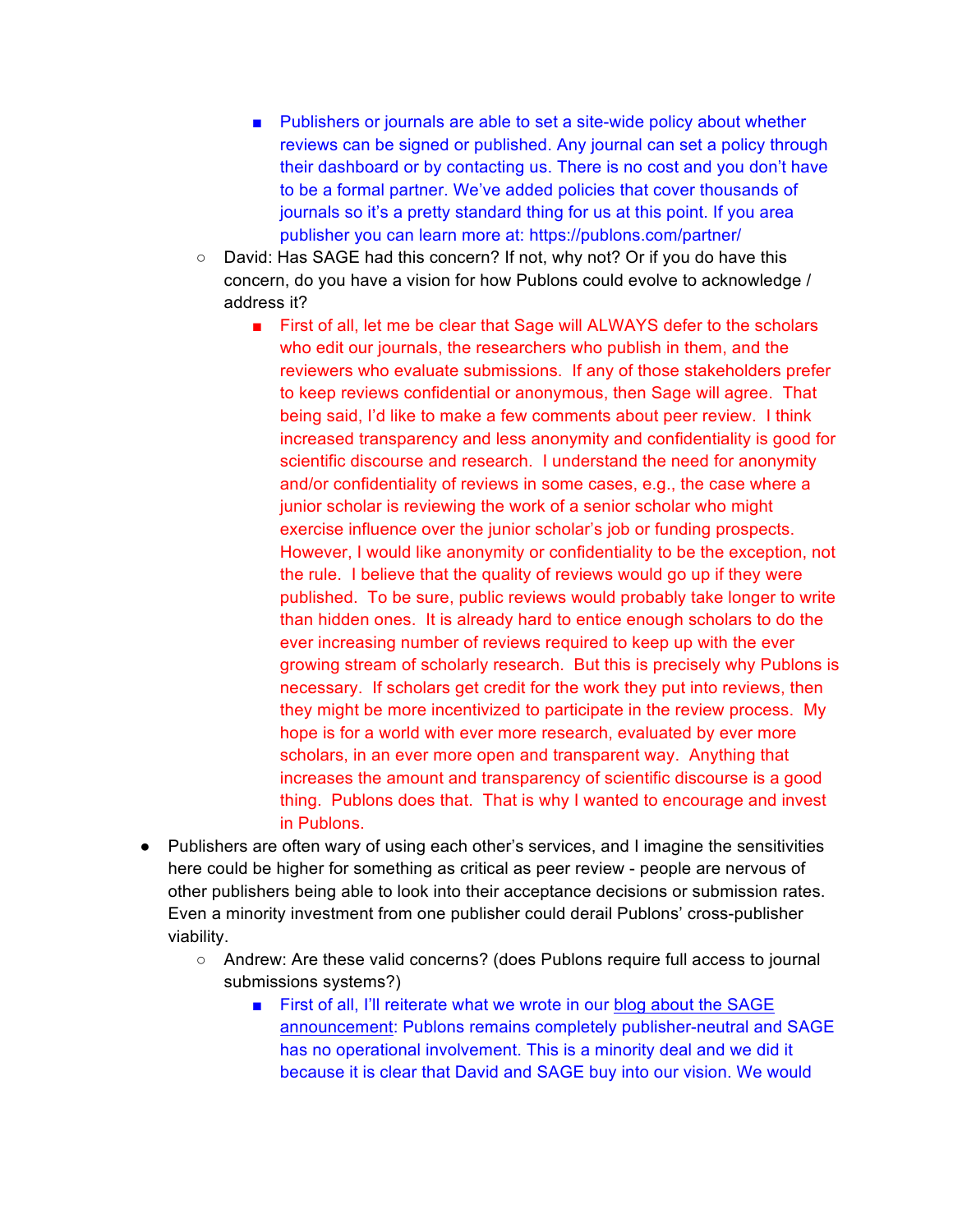not have proceeded with the deal if we had any concerns about neutrality as our ability to affect our mission depends on it!

- Furthermore, we are open to investment interest from other publishers so long as they agree to the same neutrality and mission-oriented terms as SAGE.
- David: if these examples aren't realistic, are there other valid concerns that publishers might have about SAGE's involvement that might undermine the cross-publisher proposition?
	- I want to emphasize the importance of Publons' publisher neutrality. Sage is a minority investor, one of several. We have no operational involvement. To be sure, Sage is currently the only strategic investor, i.e., the only investor in the publishing industry. That may not always be the case; we would be happy if Publons attracted other strategic investors.
	- Sage neither gets nor provides preferential treatment in its customer relationship with Publons. I make no attempt to influence anyone at Sage to become a customer of Publons. If Publons can convince Sage executives that there is an advantage to working with Publons, then great. If not, well, then Sage will not be a customer. That is entirely up to the operational executives at Sage and I will make no attempt to influence their thinking.
- David: If so, are there ways to mitigate this risk?
	- We have openly and clearly discussed the necessity for a firewall between operational or customer information from other Publons partners and Sage. Sage does not have access to any customer data that is not publicly available on the Publons website.
	- I have signed a personal non-disclosure agreement with Publons. Though it has not yet occurred, we on the Publons board have discussed the possibility that I may have to recuse myself if ever information comes up at a board meeting that even remotely feels like it could jeopardize our publisher neutrality. If any potential customers are at all nervous about this issue, please get in touch with me directly. I will be happy to explain our thinking on this in greater detail.
- David: some commentators will assume that Publons' acceptance of a strategic investor at this stage of their development will limit their future financing options. Can you comment from the perspective of someone who from time to time provides such financing, whether through investment or acquisition? i.e. if you were interested in buying a small company, what would be the implications of another industry player owning a minority stake? (would you question why that player was not buying out the company itself? would it affect valuation? etc)
	- Sage -- and I personally -- would like to encourage ever more scholarly research and ever more pedagogy. We hope to encourage the creation, evaluation and dissemination of more research and more teaching. Any business that gets more good research or teaching in front of more